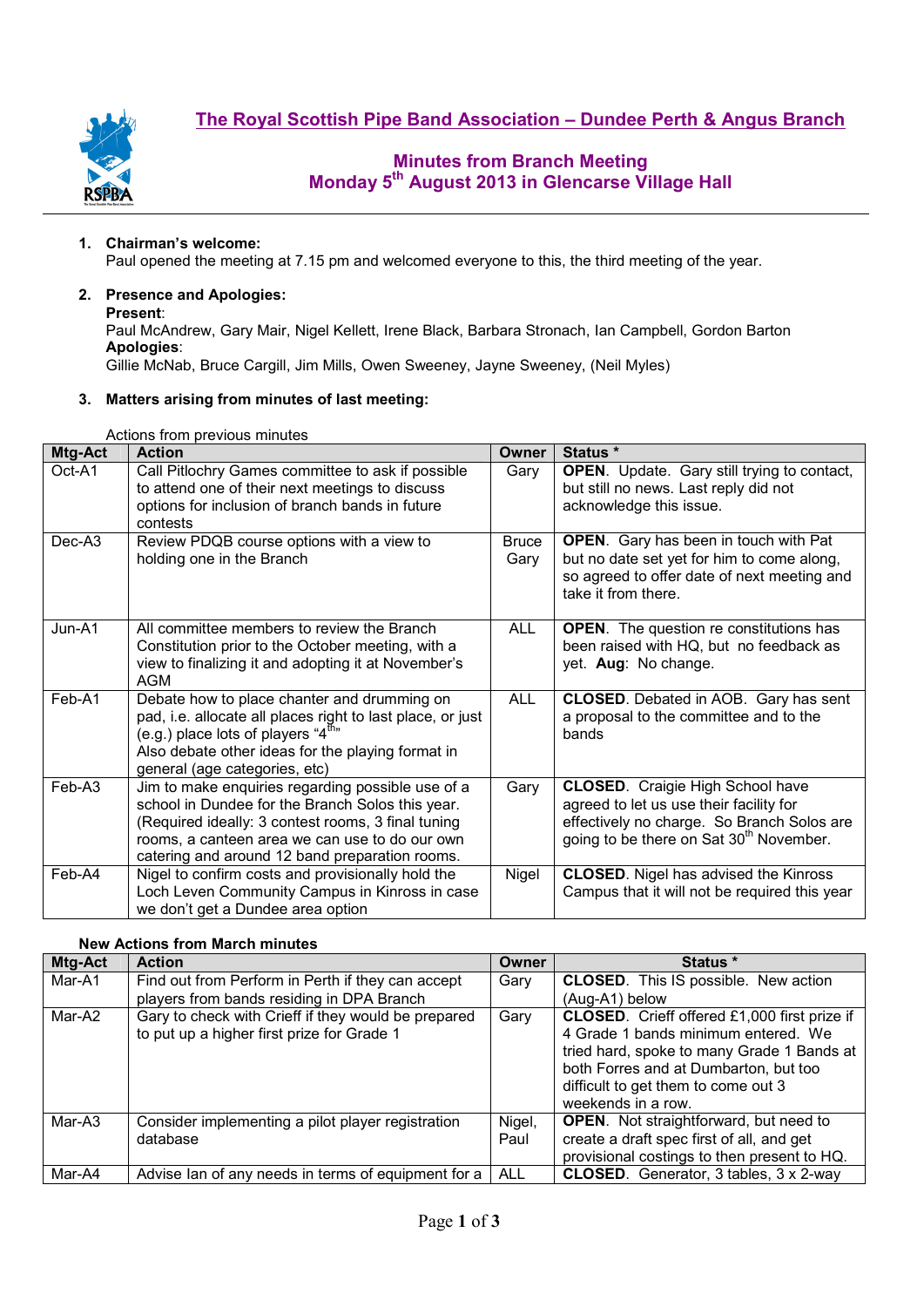

# **Minutes from Branch Meeting Monday 5th August 2013 in Glencarse Village Hall**

|        | grant application to run the Carnoustie contest                                                                         |       | radios all acquired. Some discussion<br>required to re-transfer remaining monies<br>from Carnoustie back to the Branch. |
|--------|-------------------------------------------------------------------------------------------------------------------------|-------|-------------------------------------------------------------------------------------------------------------------------|
| Mar-A5 | Open a new Bank Account for the purpose of<br>collecting Patron's regular contributions to Branch<br>contests           | Irene | <b>CLOSED.</b> This account has been opened.                                                                            |
| Mar-A6 | Circulate proposed new playing format for Branch<br>solos, first to Committee, then to all bands for<br>comment / input | Gary  | <b>OPEN.</b> Still outstanding with the Bands.<br>Gary will re-send and all to respond<br>promptly.                     |

## **4. Approval of previous minutes**

**Approved**: Ian **Seconded**: Gordon

### **5. Correspondence:**

- Pitlochry have replied, but no resolution regarding Branch contests
- Pat Whelan has offered to come and talk to us at a date to be arranged
- John Nevans (piping tutor with Lathallan Schools and RSPBA piping adjudicator) wrote with the idea of holding a Summer and/or Easter school between Northern and DPA Branches, using the Curriculum for Excellence as a potential funding stream. Format would be piping & drumming in the morning and outward bound activities in the afternoon. All agreed this was worthwhile, Paul to speak further with John
- A list of instructors and examiner's fees has been received. PDQB courses have a £75 charge, instructors and examiners charge £15/hour up to max £75 per day. (Info only)
- A gentleman was trying to get in touch with Coupar Angus Band regarding Aberfeldy Highland Games, Gary put him in touch
- 700<sup>th</sup> Anniversary of a town in Germany in 2014, who have written offering to host Scottish Pipe Bands interested in going over. Suggested forwarding on to Stirlingshire Branch (Battle of Bannockburn) and also to HQ website for News.
- Forfar Academy is in touch about potentially hosting Mini-Bands again. Discussed this and decided to approach suitable candidates in Forfar to see if we can get a reduction, and if not potentially go to Craigie if they will do the same deal as for the Solos.

#### **6. Treasurer's Report:**

Irene presented the latest figures in the Current and Special Accounts. (Separate report, remains confidential)

#### **7. Director's Report:**

Paul reported briefly as follows:

- 3 bids in for Cowal replacement Major for the next 2 years, and this will be in Belfast (venue to be defined) and current expectation is that it is likely to be mid-June.
- RSPBA Directors do not make decisions during the season, only the Executive Committee.

#### **8. Music Board Report:**

N/A as Bruce was absent

#### **9. Website Report:**

Neil was absent so no report regarding the main Branch site.

- Re: Facebook, Ian commented that the Facebook site was created on  $29<sup>th</sup>$  April, and now has 193 "Likes"
- Average weekly reach of around 450 people (actually reaches around 40,000 "friends of friends"
- There are a few posts here and there, a few opinions, but not a lot
- Avoiding adverts etc. 171 fans in UK, and the remainder from a wide variety of different countries.
- Generally going well, would like to see more videos this year.